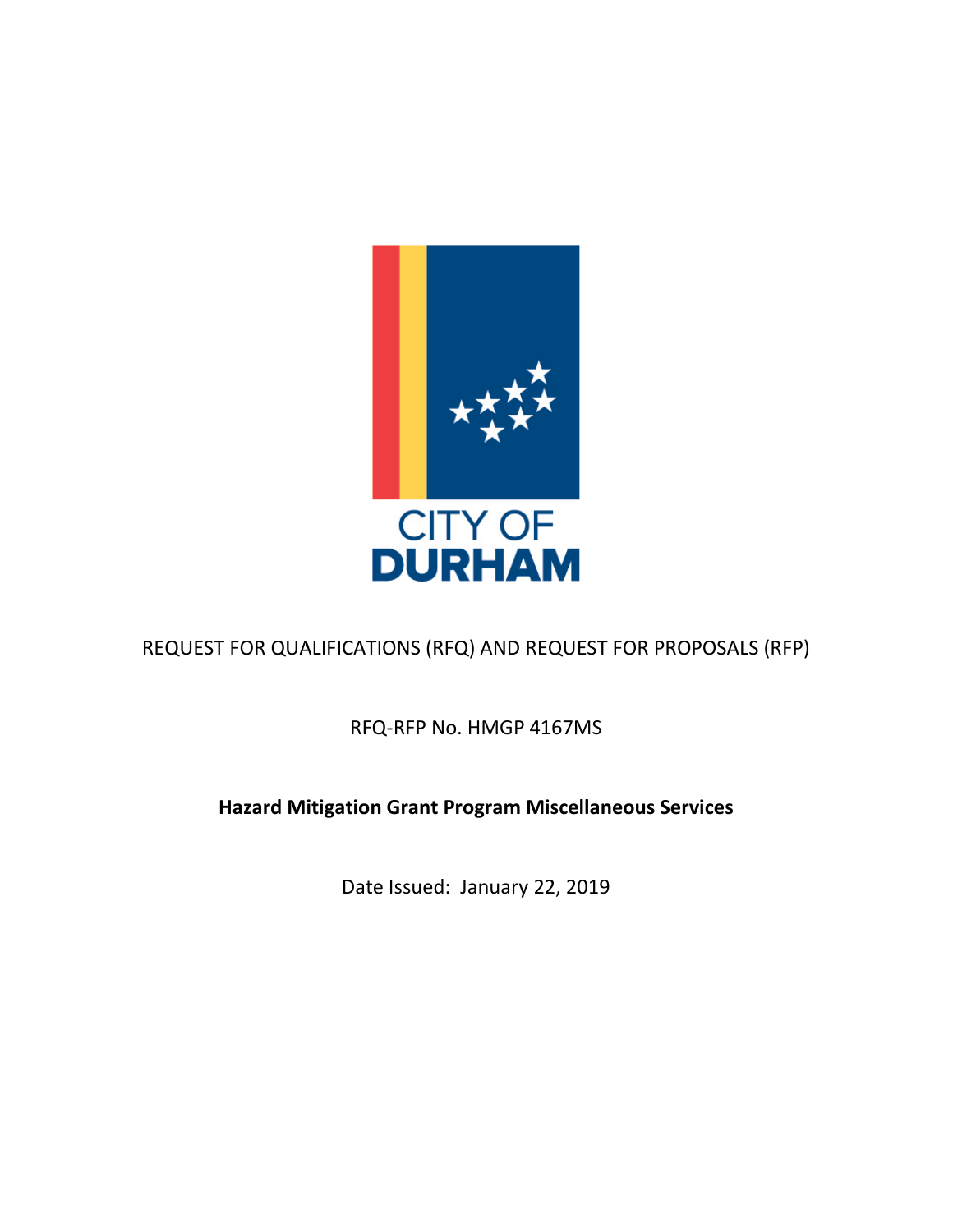# **Contents**

| GETTING MORE INFORMATION ON THE PROJECT AND RFQ-RFP PROCESS 9 |  |
|---------------------------------------------------------------|--|
|                                                               |  |
|                                                               |  |
|                                                               |  |
|                                                               |  |
|                                                               |  |
|                                                               |  |
|                                                               |  |
|                                                               |  |
|                                                               |  |
|                                                               |  |
|                                                               |  |
|                                                               |  |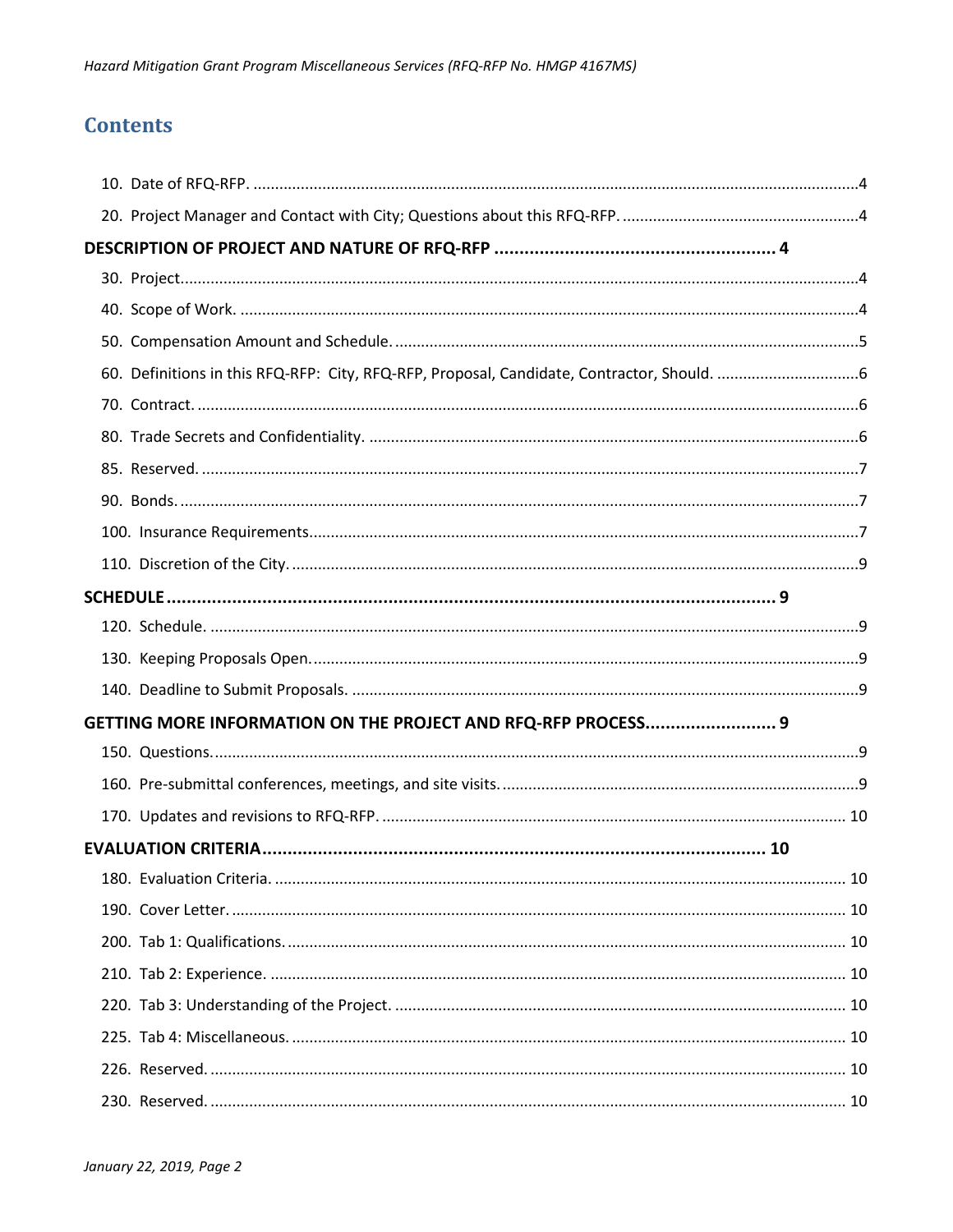| Exhibit A - City of Durham, Equal Business Opportunity Program, Professional Services Forms A |  |
|-----------------------------------------------------------------------------------------------|--|
| Exhibit B - City of Durham, Equal Business Opportunity Program, Procurement Forms B           |  |
|                                                                                               |  |
|                                                                                               |  |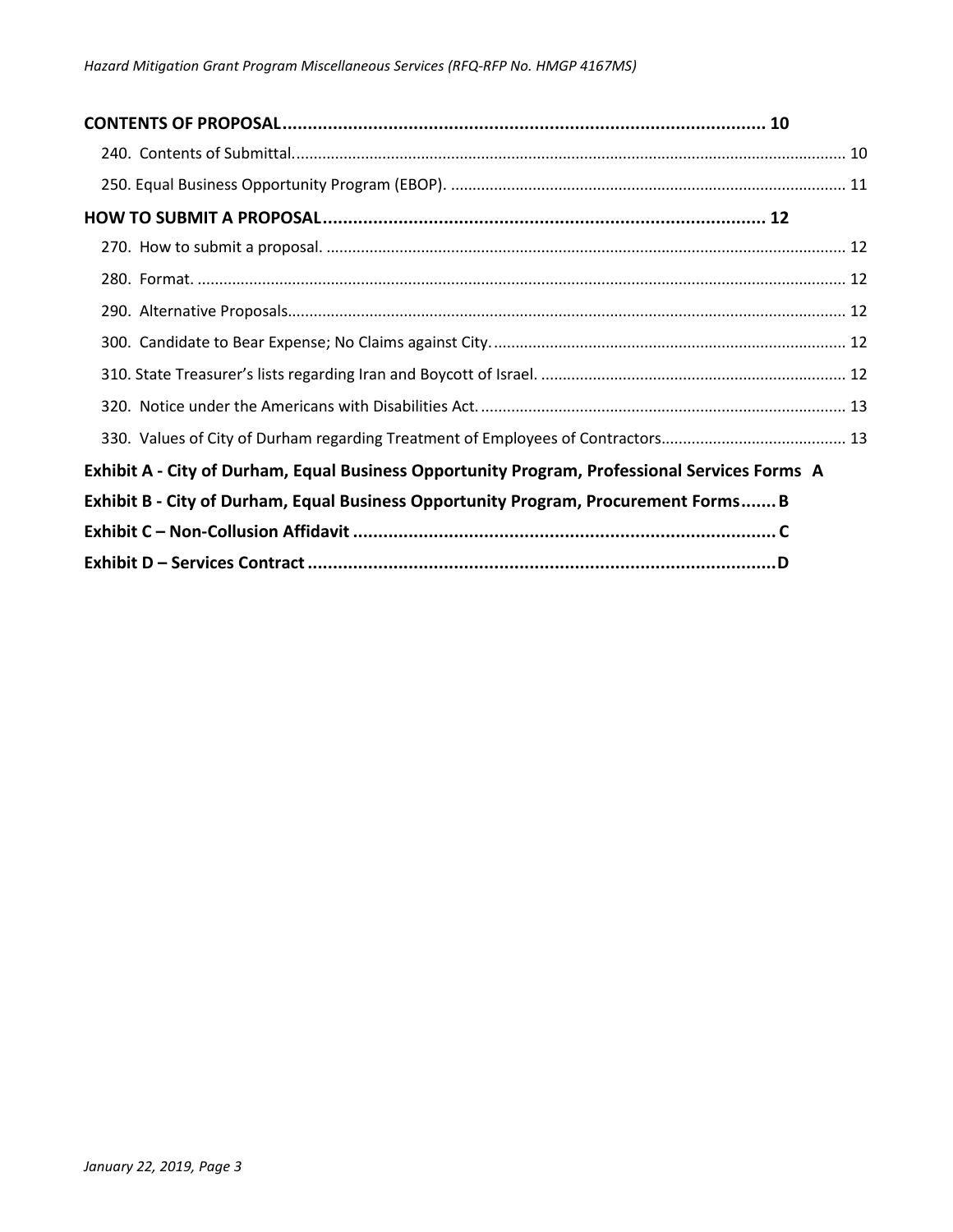#### <span id="page-3-0"></span>**10. Date of RFQ-RFP.**

January 22, 2019

### <span id="page-3-1"></span>**20. Project Manager and Contact with City; Questions about this RFQ-RFP.**

Direct questions and concerns to the following.

ATTN: Dana Hornkohl Public Works Department 101 City Hall Plaza Durham NC 27701-3329 Phone: (919) 560-4326, ext. 30246 Fax: (919) 560-4316 E-mail[: Dana.Hornkohl@DurhamNC.gov](mailto:Dana.Hornkohl@DurhamNC.gov)

Project Web Page[: http://durhamnc.gov/3812](http://durhamnc.gov/3812)

If you have concerns about this RFQ-RFP that you believe are not being addressed by the project manager, please contact the following.

ATTN: Paul Wiebke Public Works Department 101 City Hall Plaza Durham NC 27701-3329 Phone: (919) 560-4326 Fax: (919) 560-4316 E-mail[: Paul.Wiebke@DurhamNC.gov](mailto:Paul.Wiebke@DurhamNC.gov)

## <span id="page-3-2"></span>**DESCRIPTION OF PROJECT AND NATURE OF RFQ-RFP**

<span id="page-3-3"></span>**30. Project.** The City of Durham is seeking miscellaneous services to perform work on Hazard Mitigation Grant Program (HMGP) projects for elevation (one unit, HMGP 4167-0009-R) and acquisition (6 units, HMGP 4167-0014-R). These services include structural engineering, surveying, legal, appraisal, and asbestos inspection services. The Request for Qualifications (RFQ) is for structural engineering and surveying services. The Request for Proposals (RFP) is for legal, appraisal, and asbestos inspection services. The City expects and intends to enter into an individual contract for each service. This work is to be conducted with Federal Emergency Management Agency (FEMA) and North Carolina State funds pursuant to the grant agreements executed between the City of Durham and the State of North Carolina, Department of Public Safety, Division of Emergency Management. The HMGP project locations are listed below.

- Elevation (HMGP 4167-0009-R): Structural engineering, surveying, and legal services
	- o 303 Obie Drive, Durham NC 27713 [\(Google Maps\)](https://www.google.com/maps/place/303+Obie+Dr,+Durham,+NC+27713/@35.9269032,-78.9187029,17z/data=!3m1!4b1!4m5!3m4!1s0x89ace5f74417c679:0x34c9f40f63654f32!8m2!3d35.9269032!4d-78.9165142?hl=en)
- Acquisition (HMGP 4167-0014-R): Surveying, legal, appraisal, and asbestos inspection services
	- o 1806 Albany Street, Durham NC 27705 [\(Google Maps\)](https://www.google.com/maps/place/1806+Albany+St,+Durham,+NC+27705/@36.0240402,-78.9301952,17z/data=!3m1!4b1!4m5!3m4!1s0x89ace3e26dc7ca79:0x5d7181224ed9d84b!8m2!3d36.0240402!4d-78.9280065?hl=en)
	- o 2303 Cardinal Drive, Durham NC 27707 [\(Google Maps\)](https://www.google.com/maps/place/2303+Cardinal+Dr,+Durham,+NC+27707/@35.9371398,-78.9446553,17z/data=!3m1!4b1!4m5!3m4!1s0x89ace6105c499897:0x464ca914cb212478!8m2!3d35.9371398!4d-78.9424666?hl=en)
	- o 2414 Acadia Street, Durham NC 27704 [\(Google Maps\)](https://www.google.com/maps/place/2414+Acadia+St,+Durham,+NC+27704/@36.0204424,-78.8965544,17z/data=!3m1!4b1!4m5!3m4!1s0x89ace39a7a657771:0x54bc08a09b49dd9f!8m2!3d36.0204424!4d-78.8943657?hl=en)
	- o 2418 Acadia Street, Durham NC 27704 [\(Google Maps\)](https://www.google.com/maps/place/2418+Acadia+St,+Durham,+NC+27704/@36.0207324,-78.8965879,17z/data=!3m1!4b1!4m5!3m4!1s0x89ace39a711bb999:0x1109c3a7d29a355e!8m2!3d36.0207324!4d-78.8943992?hl=en)
	- o 2420 Acadia Street, Durham NC 27704 [\(Google Maps\)](https://www.google.com/maps/place/2420+Acadia+St,+Durham,+NC+27704/@36.0209041,-78.8965544,17z/data=!3m1!4b1!4m5!3m4!1s0x89ace39a73cc570f:0x70c260f155e151e2!8m2!3d36.0209041!4d-78.8943657?hl=en)
	- o 2424 Acadia Street, Durham NC 27704 [\(Google Maps\)](https://www.google.com/maps/place/2424+Acadia+St,+Durham,+NC+27704/@36.0212021,-78.8965986,17z/data=!3m1!4b1!4m5!3m4!1s0x89ace39a0cd19f6b:0x6fb3ff484ae7847c!8m2!3d36.0212021!4d-78.8944099?hl=en)

<span id="page-3-4"></span>**40. Scope of Work.** The City is soliciting persons or firms to provide the following services for HMGP elevation and acquisition projects.

#### *40.1. Structural Engineering (RFQ)*

The North Carolina Registered Professional Engineer(s) shall work with the Project Manager and the City-County Inspections Department to assist in the implementation and completion of the HMGP elevation project. The selected firm shall provide the following in accordance with HMGP requirements: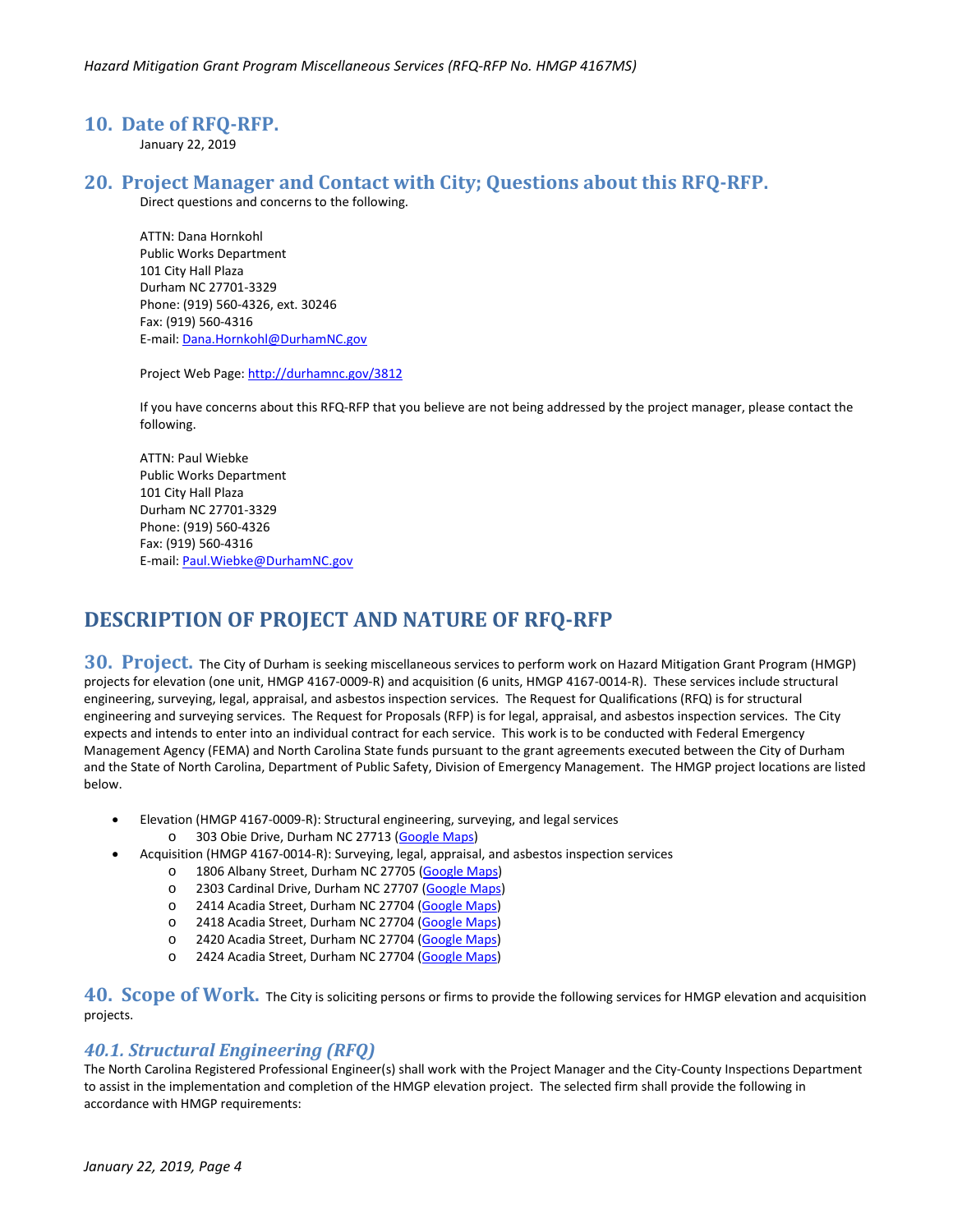- 1. Development of specific foundation specifications and construction drawings for the HMGP elevation project based upon the North Carolina Residential Building Code requirements, FEMA requirements, and generally accepted structural design standards.
- 2. Pre-elevation and reconstruction inspection of the structure proposed for HMGP elevation project as well as preparation of a written statement for the HMGP elevation project feasibility checklist and Scope of Work indicating any concerns with structural feasibility and briefly outlining any proposed unit-specific design modifications.
- 3. Limited technical feasibility analysis and engineering design at the specific request of the City-County Inspections Department for structures requiring engineering design modifications in excess of the requirements of the North Carolina Residential Building Code and/or the generally accepted structural design standards.
- 4. Limited on-site inspection and review of elevation contractor's work at the request of the City, including provision of written documentation to the City-County Inspections Department certifying that completed unit-specific foundation and accesses were properly constructed.

### *40.2. Surveying (RFQ)*

The North Carolina Registered Land Surveyor(s) shall provide the City with legal boundary surveys for the HMGP elevation and acquisition projects as well as the elevation certificates required for the HMGP elevation project. The City anticipates that the surveying work outlined in this RFQ will be completed over approximately thirty days beginning in March 2019. The project requires a good working knowledge of boundary surveying in the Durham NC area and specific experience with property acquisition projects and elevation certificates. Boundary surveys shall include a site survey map showing parcel boundaries and location of main and accessory structures. Elevation certificates shall be required for the HMGP elevation project based on the following conditions: existing conditions, construction drawings, building under construction, and finished construction.

### *40.3. Legal (RFP)*

The City will require legal services from a private firm. Required services shall consist of preparation of preliminary title opinions for properties to be elevated or acquired, preparation of closing documents, and minimal general legal advice.

### *40.4. Appraisal (RFP)*

The City will require appraisal services from a North Carolina Certified Real Estate Appraiser. Required services shall include preparation of Uniform Residential Appraisal Reports and/or review appraisals as required by 49CFR24 for the acquisition of real property with federal funds.

#### *40.5. Asbestos Inspection (RFP)*

The City will require services from a North Carolina Licensed Asbestos Inspector. The submitting firm shall provide the City with asbestos inspections required for the demolition of six residential structures in Durham NC. The successful inspector shall perform a full site inspection for asbestos in accordance with all rules, policies, and procedures of the North Carolina Department of Health and Human Services (NCHHS), produce an asbestos inspection report in conformance with 15A NCAC 19C.0601-0607, and provide it to the designated Project Manager for the City of Durham.

#### <span id="page-4-0"></span>**50. Compensation Amount and Schedule.** The City expects that the successful firms will be compensated for the work as described below.

#### *50.1. Structural Engineering (RFQ)*

- 1. Lump sum fee for each service listed in section 40.1 (1-3), except on-site inspection and review of elevation contractor's work, section 40.1 (4)
- 2. Labor fee plus expense basis with a maximum labor fee for site inspection and review of elevation contractor's work listed in section 40.1 (4)

### *50.2. Surveying (RFQ)*

- 1. Lump sum fee for each boundary survey for each property
- 2. Lump sum fee for each elevation certificate

#### *50.3. Legal (RFP)*

- 1. Lump sum fee for preliminary title opinions for each property
- 2. Lump sum fee for preparing closing documents for each property
- 3. Labor fee plus expense basis with a maximum labor fee for general legal advice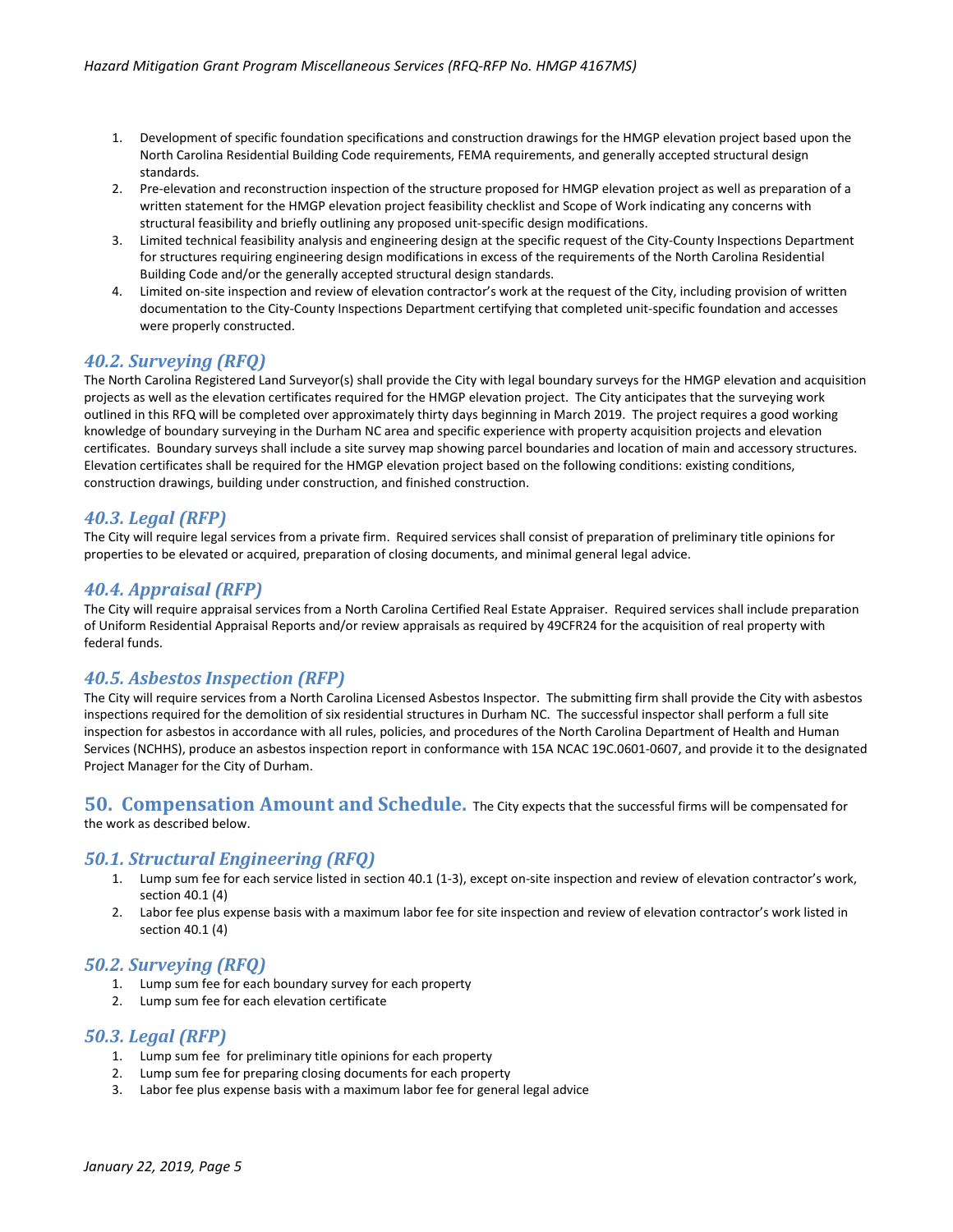#### *50.4. Appraisal (RFP)*

- 1. Lump sum fee for Uniform Residential Appraisal Reports for each parcel
- 2. Lump sum fee for review appraisal reports for each parcel

### *50.5. Asbestos Inspection (RFP)*

- 1. Lump sum fee site asbestos inspection for each parcel
- 2. Fixed fee for each processed sample

Valid expenses include reproduction and express delivery service. For this RFQ-RFP, travel, lodging, and per diem costs are not considered valid expenses.

Progress payments will be paid monthly for acceptable work and valid expenses. Payment will be made within 30-days of receipt of monthly invoice. Invoices shall include a breakdown of labor towards each section in the scope of work along with a description of the work completed.

The City expects each of the services to be completed within forty-five calendar days of the Notice to Proceed, except where services are dependent on a subsequent construction contract (1b and 2b). Where services are dependent on a subsequent construction contract, services shall be performed so as to keep construction on schedule.

# <span id="page-5-0"></span>**60. Definitions in this RFQ-RFP: City, RFQ-RFP, Proposal, Candidate, Contractor,**

**Should.** Unless the context indicates otherwise – (a) The expressions "RFQ-RFP," "this RFQ-RFP," and "the RFQ-RFP" refer to this document as it may be amended or updated. (b) "City" and "city" mean the City of Durham. (c) The "proposal" is the response of a person, firm, or corporation proposing to provide the services sought by this RFQ-RFP. For purposes of this RFQ-RFP, references to the term "proposal" may also refer to "statement of qualifications" depending upon the context and use of the term. (d) The word "Candidate" or "candidate" is the person, firm, or corporation that submits a proposal or that is considering submitting a proposal. (e) The word "Contractor" or "contractor" is the person, firm, or corporation with which the City enters into a contract to provide the services sought by this RFQ-RFP. That is, "contractor" generally refers to a successful candidate that has obtained a fully executed contract with the City, while "candidate" is generally reserved to the stage before a contract has been signed. (f) The word "should" is used to tell candidates what the City thinks it wants and/or what the project manager thinks is best. Candidates that want to increase the likelihood of being selected will, in general, do what the RFQ-RFP says candidates "should" do, but failure to comply with all "shoulds" will not necessarily and automatically result in rejection.

<span id="page-5-1"></span>**70. Contract.** The City anticipates that the conclusion of the RFQ-RFP process will be five services contracts between the City and the successful candidates under which the successful candidate will provide the goods and services generally described in this RFQ-RFP. It is the City's intention to use the contract that is attached as Exhibit D, modified and filled in to reflect the RFQ-RFP and the proposal. If a candidate objects to any of the contract, it should state the objections in its proposal.

<span id="page-5-2"></span>**80. Trade Secrets and Confidentiality.** As a general rule, all submissions to the City are available to any member of the public. However, if materials qualify as provided in this section, the City will take reasonable steps to keep trade secrets confidential.

Definitions.

In this section (Trade Secrets and Confidentiality) –

The term "candidate" includes the candidate as contractor (that is, after it is a party to a contract with the City).

The term "trade secret" means business or technical information, including but not limited to a formula, pattern, program, device, compilation of information, method, technique, or process that:

a. Derives independent actual or potential commercial value from not being generally known or readily ascertainable through independent development or reverse engineering by persons who can obtain economic value from its disclosure or use; and

b. Is the subject of efforts that are reasonable under the circumstances to maintain its secrecy.

The existence of a trade secret shall not be negated merely because the information comprising the trade secret has also been developed, used, or owned independently by more than one person, or licensed to other persons.

The term "record" means all documents, papers, letters, maps, books, photographs, films, sound recordings, magnetic or other tapes, electronic data-processing records, artifacts, or other documentary material, regardless of physical form or characteristics, received by the City of Durham in connection with the candidate's proposal.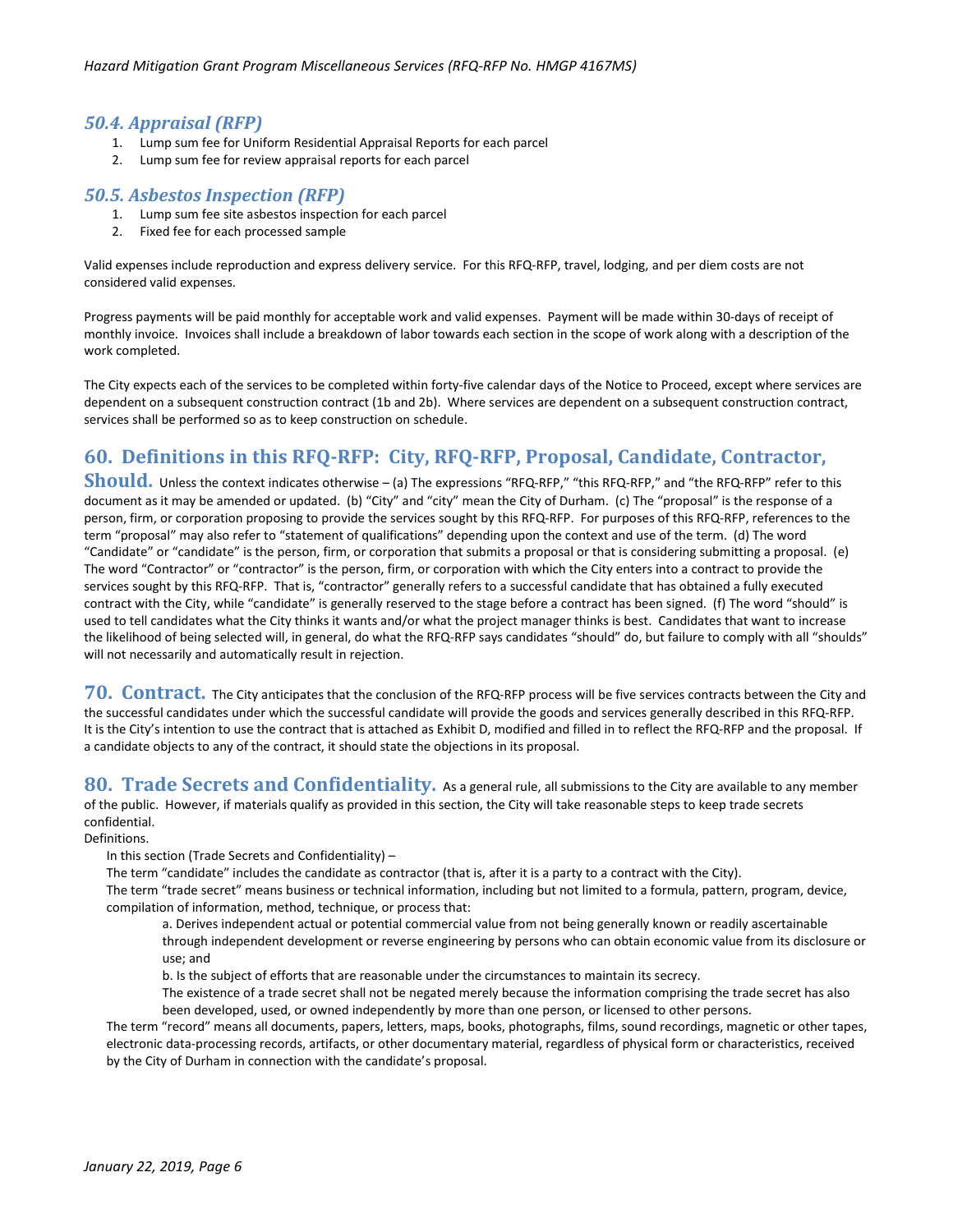(a) Designation of Confidential Records. To the extent that the candidate wishes to maintain the confidentiality of trade secrets contained in materials provided to the City, the candidate shall prominently designate the material with the words "trade secrets" at the time of its initial disclosure to the City. The candidate shall not designate any material provided to the City as trade secrets unless the candidate has a reasonable and good-faith belief that the material contains a trade secret. When requested by the City, the candidate shall promptly disclose to the City the candidate's reasoning for designating material as trade secrets; the candidate may need to label parts of that reasoning as trade secrets. In providing materials to the City, the candidate shall make reasonable efforts to separate those designated as trade secrets from those not so designated, both to facilitate the City's use of the materials and to minimize the opportunity for accidental disclosure. For instance, if only a sentence or paragraph on a page is a trade secret, the page must be marked clearly to communicate that distinction. To avoid mistake or confusion, it is generally best to have only trade secret information on a page and nothing else on that page.

To the extent authorized by applicable state and federal law, the City shall maintain the confidentiality of records designated "trade secrets" in accordance with this section. Whenever the candidate ceases to have a good-faith belief that a particular record contains a trade secret, it shall promptly notify the City.

(b) Request by Public for Access to Record. When any person requests the City to provide access to a record designated as a trade secret in accordance with subsection (a) above, the City may

(1) decline the request for access,

(2) notify the candidate of the request and that the City has provided, or intends to provide, the person access to the record because applicable law requires that the access be granted, or

(3) notify the candidate of the request and that the City intends to decline the request.

Before declining the request, the City may require the candidate to give further assurances so that the City can be certain that the candidate will comply with subsection (c) below.

(c) Defense of City. If the City declines the request for access to a record designated as trade secrets in accordance with subsection (a), then, in consideration of the promises in (b) above and for considering the candidate's proposal, the candidate agrees that it shall defend, indemnify, and save harmless Indemnitees from and against all Charges that arise in any manner from, in connection with, or out of the City's non-disclosure of the records. In providing that defense, the candidate shall at its sole expense defend Indemnitees with legal counsel. The legal counsel shall be limited to attorneys reasonably acceptable to the City Attorney.

Definitions. As used in this subsection (c), "Charges" means claims, judgments, costs, damages, losses, demands, liabilities, fines, penalties, settlements, expenses, attorneys' fees, and interest. Indemnitees" means the City, and officers, officials, independent contractors, agents, and employees, of the City. "Indemnitees" does not include the candidate. The City may require the candidate to provide proof of the candidate's ability to pay the amounts that may reasonably be expected to become monetary obligations of the candidate pursuant to this section. If the candidate fails to provide that proof in a timely manner, the City shall not be required to keep confidential the records whose non-disclosure gives rise to the potential monetary obligation. Nothing in this agreement shall require the City to require any person (including the City itself) to be placed in substantial risk of imprisonment, of being found by a court to be in contempt, or of being in violation of a court order. This subsection (c) is separate from and is to be construed separately from any other indemnification and warranty provisions in the contract between the City and the candidate.

## <span id="page-6-0"></span>**85. Reserved.**

<span id="page-6-1"></span>**90. Bonds.** No performance bond or payment bond is required for these contracts.

<span id="page-6-2"></span>**100. Insurance Requirements.** Contractor agrees to maintain, on a primary basis and at is sole expense, at all times during the life of this Contract the following applicable coverage's and limits. The requirements contained herein, as well as City's review or acceptance of insurance maintained by Contractor is not intended to and shall not in any manner limit or qualify the liabilities or obligations assumed by Contractor under this Contract.

### *100.1. Structural Engineering and Surveying Services (RFQ)*

- A. Professional Liability. Limits no less than \$1,000,000 each occurrence.
- B. Umbrella or Excess Liability. Contractor may satisfy the minimum liability limits required above under an Umbrella or Excess Liability policy. There is no minimum Per Occurrence limit of liability under the Umbrella or Excess Liability, however, the Annual Aggregate limits shall not be less than the highest 'Each Occurrence' limit for required policies. Contractor agrees to endorse City of Durham as an 'Additional Insured' on the Umbrella or Excess Liability, unless the Certificate of Insurance states the Umbrella or Excess Liability provides coverage on a 'Follow-Form' basis.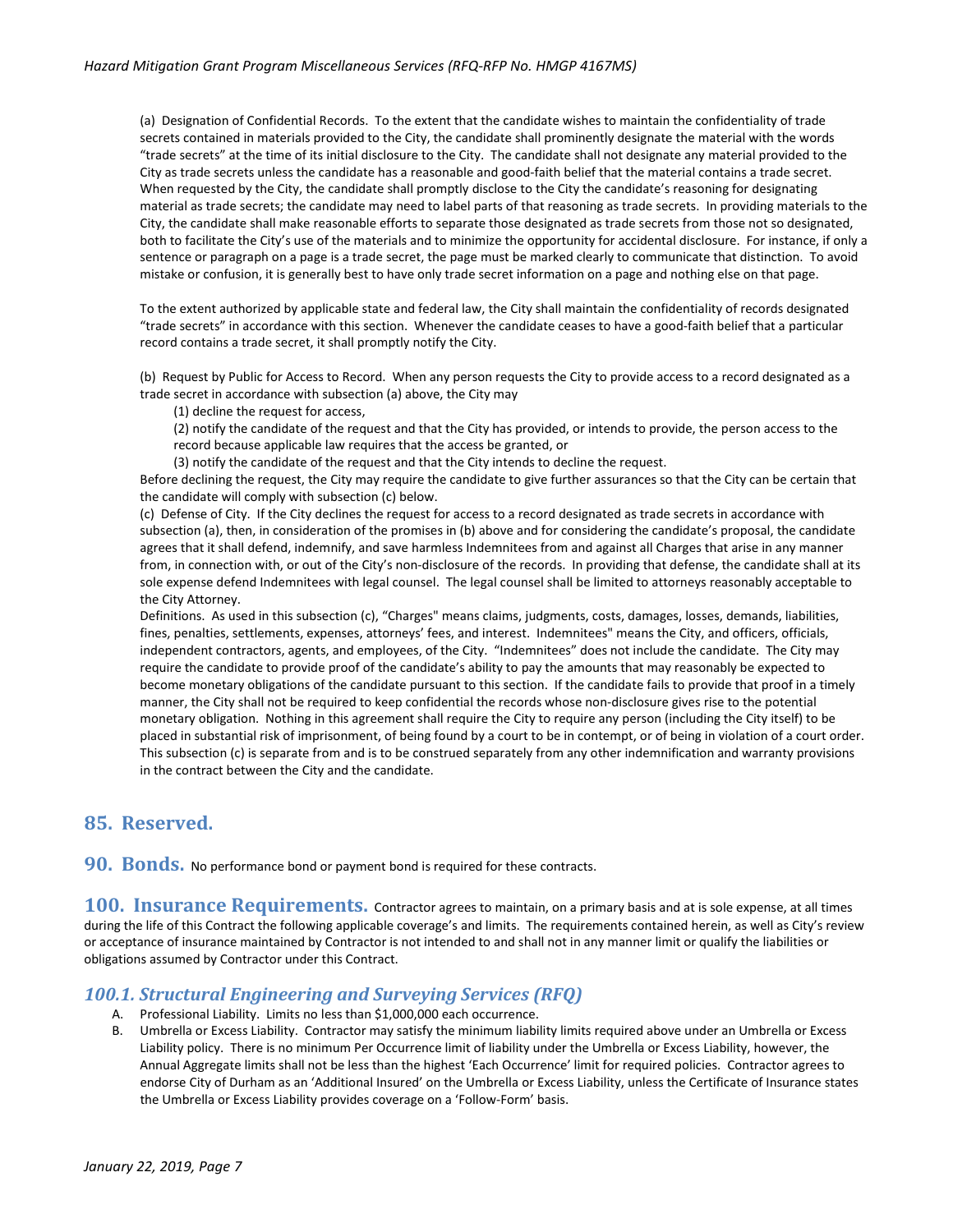- C. Worker's Compensation & Employers Liability. Contractor agrees to maintain Worker's Compensation Insurance in accordance with North Carolina General Statute Chapter 97 and with Employer Liability limits of no less than \$1,000,000 each accident, each employee and policy limit. This policy must include a Waiver of Subrogation.
- D. Additional Insured. Consultant agrees to endorse the City of Durham as an additional Insured on the Professional Liability coverage.
- E. Certificate of Insurance. Consultant agrees to provide the City of Durham a Certificate of Insurance evidencing that all coverage's, limits and endorsements required herein are maintained and in full force and effect, and Certificates of Insurance shall provide a minimum thirty (30) day endeavor to notify, when available, by Consultant's insurer. If Consultant receives a non-renewal or cancellation notice from an insurance carrier affording coverage required herein, or receives notice that coverage no longer complies with the insurance requirements herein, Consultant agrees to notify the City within five (5) business days with a copy of the non-renewal or cancellation notice, or written specifics as to the coverage no longer in compliance. Certificate Holder address should read:

City of Durham ATTN: Dana P. Hornkohl. PE, CFM Public Works Department 101 City Hall Plaza Durham, NC 27701 E-mail[: Dana.Hornkohl@DurhamNC.gov](mailto:Dana.Hornkohl@DurhamNC.gov)

F. All insurance companies must be authorized to do business in North Carolina with a Best rating A-VIII or higher.

#### *100.2. Legal, Appraisal, and Asbestos Inspection Services (RFP)*

- A. Commercial General Liability. Combined single limit of no less than \$1,000,000 each occurrence and \$2,000,000 aggregate. Coverage shall not contain any endorsement(s) excluding nor limiting Product/Completed Operations, Contractual Liability or Cross Liability.
- B. Automobile Liability. Limits of no less than \$1,000,000 Combined Single Limit. Coverage shall include liability for Owned, Non-Owned and Hired automobiles. In the event Contractor does not own automobiles, Contractor agrees to maintain coverage for Hired and Non-Owned Auto Liability, which may be satisfied by way of endorsement to the Commercial General Liability policy or separate Auto Liability policy. Automobile coverage is only necessary if vehicles are used in the provision of services under this Contract and/or are brought on a City of Durham site.
- C. Umbrella or Excess Liability. Contractor may satisfy the minimum liability limits required above under an Umbrella or Excess Liability policy. There is no minimum Per Occurrence limit of liability under the Umbrella or Excess Liability, however, the Annual Aggregate limits shall not be less than the highest 'Each Occurrence' limit for required policies. Contractor agrees to endorse City of Durham as an 'Additional Insured' on the Umbrella or Excess Liability, unless the Certificate of Insurance states the Umbrella or Excess Liability provides coverage on a 'Follow-Form' basis.
- D. Worker's Compensation & Employers Liability. Contractor agrees to maintain Worker's Compensation Insurance in accordance with North Carolina General Statute Chapter 97 and with Employer Liability limits of no less than \$1,000,000 each accident, each employee and policy limit. This policy must include a Waiver of Subrogation.
- E. Additional Insured. Contractor agrees to endorse the City as an Additional Insured on the Commercial General Liability. The Additional Insured shall read 'City of Durham as its interest may appear'.
- F. Certificate of Insurance. Contractor agrees to provide City of Durham a Certificate of Insurance evidencing that all coverage's, limits and endorsements required herein are maintained and in full force and effect, and Certificates of Insurance shall provide a minimum thirty (30) day endeavor to notify, when available, by Contractor's insurer. If Contractor receives a non-renewal or cancellation notice from an insurance carrier affording coverage required herein, or receives notice that coverage no longer complies with the insurance requirements herein, Contractor agrees to notify the City within five (5) business days with a copy of the non-renewal or cancellation notice, or written specifics as to which coverage is no longer in compliance. The Certificate Holder address should read:

City of Durham ATTN: Dana P. Hornkohl. PE, CFM Public Works Department 101 City Hall Plaza Durham, NC 27701 E-mail[: Dana.Hornkohl@DurhamNC.gov](mailto:Dana.Hornkohl@DurhamNC.gov)

G. All insurance companies must be authorized to do business in North Carolina with a Best rating A-VIII or higher.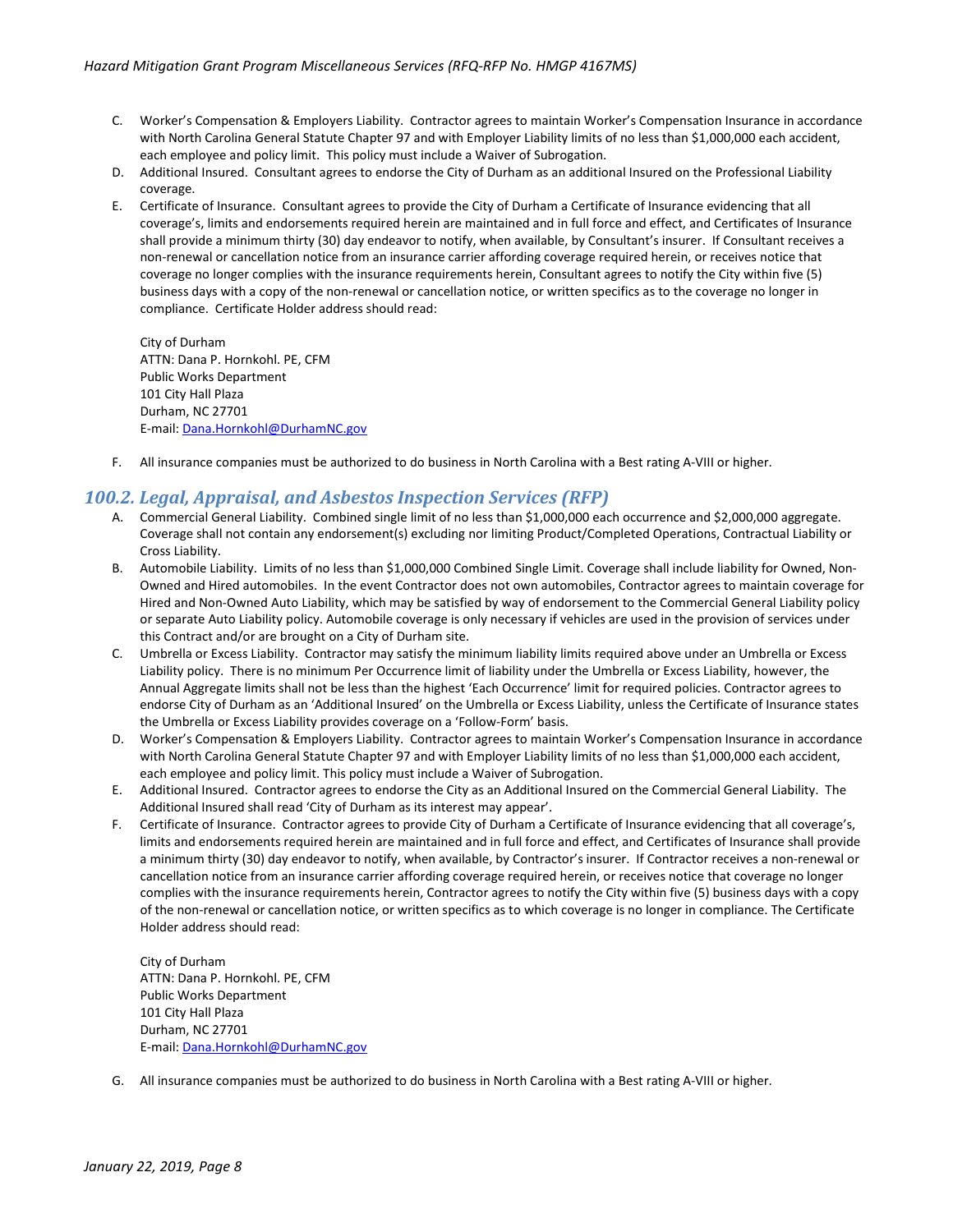## <span id="page-8-0"></span>**110. Discretion of the City.**

- A. The City of Durham reserves the right to reject any or all proposals.
- B. Notwithstanding anything to the contrary in this document or in any addendums to this document, unless the contrary provision refers specifically to this provision, the City reserves the right (i) to negotiate changes of any nature with any candidate with respect to any term, condition, or provision in this document and/or in any proposals, whether or not something is stated to be mandatory and whether or not it is said that a proposal will be rejected if certain information or documentation is not submitted with it, and (ii) to enter into an agreement for some or all of the work with one or more persons, firms, or corporations that do not submit proposals. For example, all deadlines are for the administrative convenience or needs of the City and may be waived by the City in its discretion. This subparagraph B applies to the entire RFQ-RFP, including the Equal Business Opportunity Program (Section 250) portions.
- C. Where the City asks or tells candidates to do stated things, such as that a proposal should follow a stated format or that the candidate should do stated things in seeking the contract, the City may reject a proposal because it does not comply with those requests, so the candidate is adding to its risk of rejection by non-compliance. Still, the City may, in its discretion, waive noncompliance. This subsection (C) does not limit subsections (A) and (B).
- D. Of course, once a contract is signed, the parties to the contract may enforce the contract according to its terms as allowed by applicable law.

# <span id="page-8-1"></span>**SCHEDULE**

<span id="page-8-2"></span>120. Schedule. This schedule is the City's best estimate of the schedule that will be followed. If a component of this schedule from the beginning to receipt of proposals is delayed, the rest of the schedule will be shifted by the same number of days.

Advertisement of Request for Proposals: January 22, 2019

Pre-Submittal Conference: February 5, 2019, 1:30 PM

Last date and time for receipt of proposals: February 26, 2019, 1:30 PM

Submittal Evaluation Committee to complete its evaluation: 7-days after previous step. Interviews (if necessary): 7-days after previous step. City Manager and successful candidate execute contract: 14-days after previous step. Notice to Proceed: 5-days after the previous step (anticipated March 2019).

The City expects each of the services to be completed within forty-five calendar days of the Notice to Proceed, except where services are dependent on a subsequent construction contract (Section 40, 1b and 2b). Where services are dependent on a subsequent construction contract, services shall be performed so as to keep construction on schedule.

<span id="page-8-3"></span>**130. Keeping Proposals Open.** All proposals will remain open and valid for the City to accept for a period of 60-days after the deadline for submission of proposals. The Project Manager may release candidates from this obligation by a written letter that specifically refers to this paragraph if he or she determines that the candidate and/or the proposal will not meet the City's needs.

<span id="page-8-5"></span><span id="page-8-4"></span>**140. Deadline to Submit Proposals.** Candidates should see that their proposals are received at the following address by 1:30 PM, February 26, 2019, 101 City Hall Plaza, Third Floor Customer Service Desk, Durham NC 27701.

# **GETTING MORE INFORMATION ON THE PROJECT AND RFQ-RFP PROCESS**

<span id="page-8-6"></span>**150. Questions.** Questions about the RFQ-RFP and the RFQ-RFP process should be submitted to the Project Manager identified at the beginning of this RFQ-RFP.

<span id="page-8-7"></span>**160. Pre-submittal conferences, meetings, and site visits.** The City will conduct a pre-submittal conference at 1:30 PM, February 5, 2019, 101 City Hall Plaza, Third Floor Conference Room, Durham NC 27701. Attendees should already be familiar with this RFQ-RFP. Attendance is not required, but may be included in the RFQ-RFP evaluation criteria.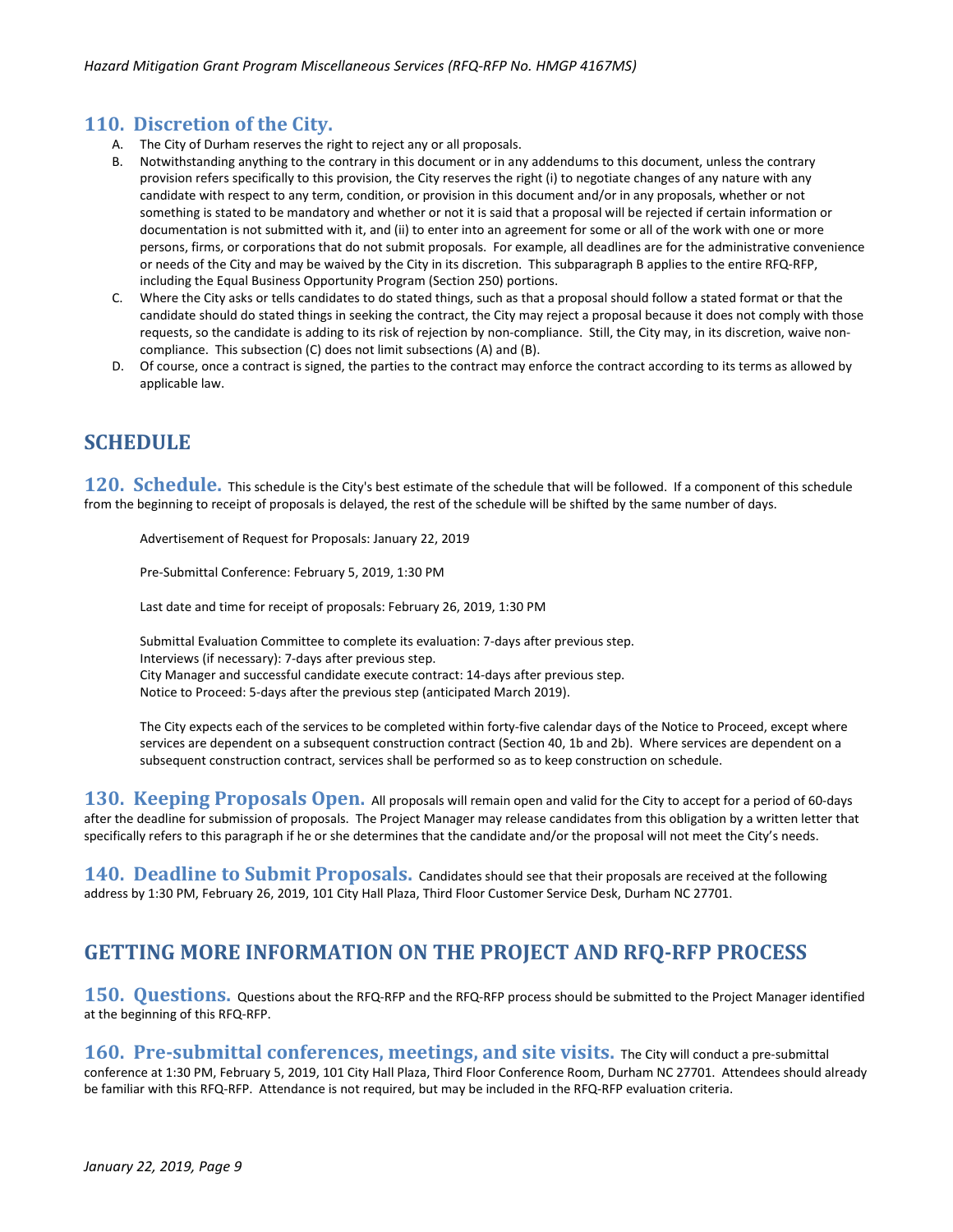<span id="page-9-0"></span>**170. Updates and revisions to RFQ-RFP.** If you have supplied the Project Manager with your e-mail address, updates to this RFQ-RFP ("addendums" or "addenda") will be sent to you in that manner. Current project information may also be found on the project web page[: http://durhamnc.gov/3812.](http://durhamnc.gov/3812)

## <span id="page-9-1"></span>**EVALUATION CRITERIA**

<span id="page-9-2"></span>**180. Evaluation Criteria.** If awards are made, it is expected that the City's awards will be to the candidates that agree to meet the needs of the City. A number of relevant matters will be considered, including proposals and cost. Evaluation of the structural engineering and surveying submittals shall be based on qualifications and not cost. The Evaluation Criteria are intended to be used to make recommendations to the entity or person (the City Manager or the City Council) who will award the contracts, but who are not bound to use these criteria or to award on the basis of the recommendation. The City reserves the right to change the criteria and to otherwise vary from this procedure as it determines to be in the City's interest.

<span id="page-9-3"></span>**190. Cover Letter.** Submittals will be evaluated to determine how well the cover letter meets the requirements set out in the RFQ-RFP.

<span id="page-9-4"></span>**200. Tab 1: Qualifications.** Submittals will be evaluated to determine how qualified the submitter is in meeting the requirements of the RFQ-RFP.

<span id="page-9-5"></span>210. Tab 2: Experience. Submittals will be evaluated to determine the experience of the submitter in similar projects.

<span id="page-9-6"></span>**220. Tab 3: Understanding of the Project.** Submittals will be evaluated to determine how well the submitter displays their understanding of the project and requirements described in the RFQ-RFP.

<span id="page-9-7"></span>225. Tab 4: Miscellaneous. Submittals will be evaluated to determine how well the submitter meets miscellaneous requirements described in the RFQ-RFP.

### <span id="page-9-9"></span><span id="page-9-8"></span>**226. Reserved.**

<span id="page-9-10"></span>**230. Reserved.**

## **CONTENTS OF PROPOSAL**

<span id="page-9-11"></span>240. Contents of Submittal. The submittal should include the following sections (tabs). Cover letter shall be a maximum of two single-sided pages in length. Tabs 1 through 4 shall be a maximum of two pages in length each. Required forms, resumes, and tabs/dividers do not count toward the page limit.

- A. *Cover Letter.* The submittal should contain a cover letter, signed by a principal of the candidate. The cover letter shall be a maximum of two single-sided pages in length and will not count towards the overall page limit. The cover letter should contain the following statements and information.
	- 1. Statement 1. The undersigned, whose title and position with the candidate are stated next to or beneath his or her signature, has the authority to submit this proposal (including this cover letter) on behalf of the candidate in response to the City of Durham's Request for Proposals.
	- 2. Statement 2. Unless otherwise clearly stated in this response to the RFQ-RFP, our proposal accepts the terms and conditions stated in the RFQ-RFP, including the description of services to be performed and the provisions of the contract to be signed.
	- 3. Statement 3. This submittal is not an offer, and the candidate retains the right to decline to enter into a contract with the City for this project.
	- 4. Statement 4. The cover letter should contain one of the following two paragraphs A or B. If (i) the cover letter lacks both paragraph A and paragraph B, or (ii) the cover letter contains paragraph A but fails to comply with the instructions in the section of the RFQ-RFP titled "Trade Secrets and Confidentiality," the City may treat everything it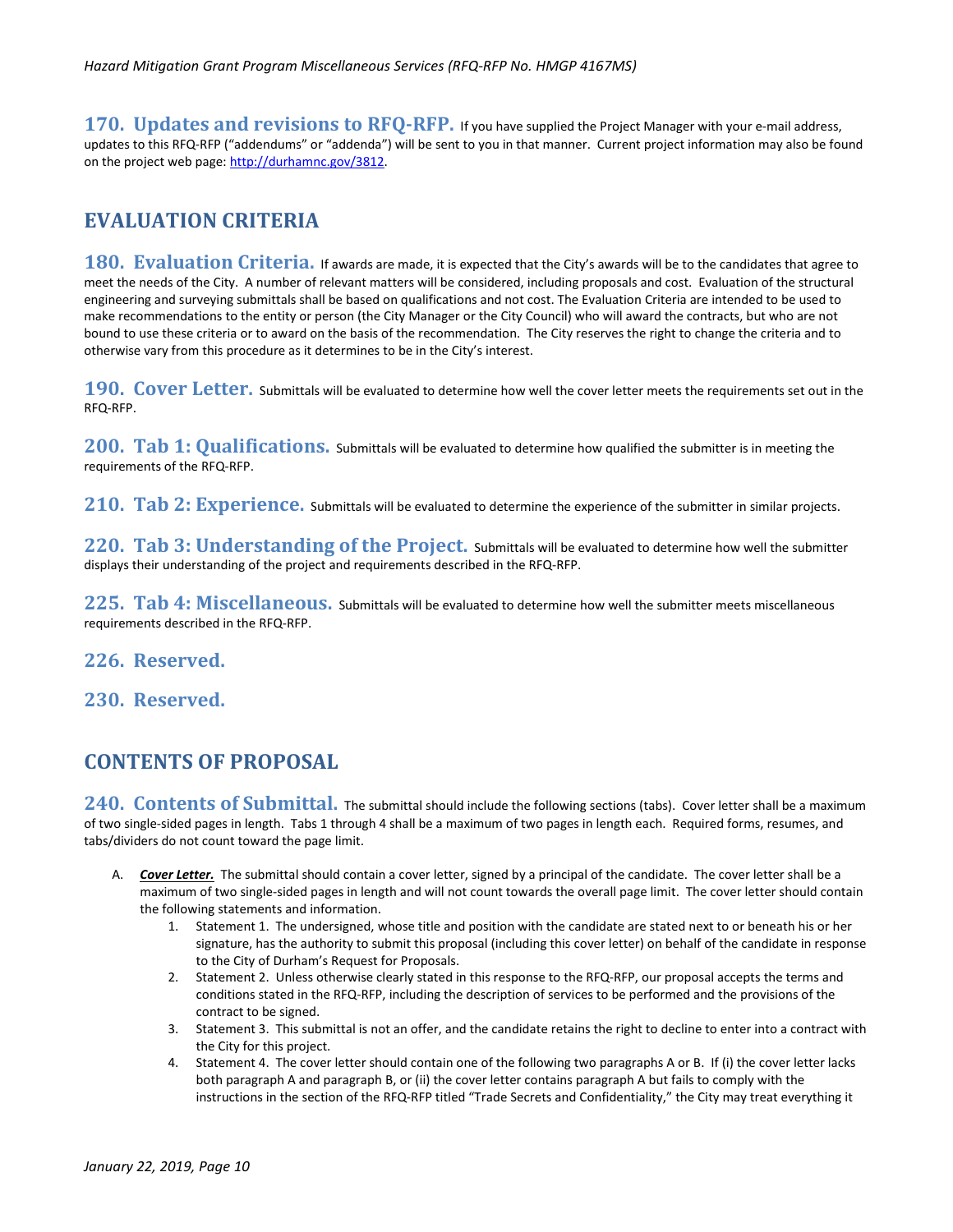receives from the candidate as not trade secret or confidential, and the City may disclose to the public everything it receives from the candidate.

- A. With respect to all trade secrets that the candidate may submit to the City in connection with this proposal or the contract, if the contract is awarded to the candidate, the candidate shall comply with the section of the RFQ-RFP titled "Trade Secrets and Confidentiality," including all of its subsections, including the subsection titled "Defense of City." The candidate acknowledges that the City will rely on the preceding sentence.
	- *-or-*
- B. The candidate is not submitting any trade secrets to the City in connection with this proposal or the contract; if the contract is awarded to the candidate, the candidate will not submit any trade secrets to the City in connection with this proposal or the contract. The candidate acknowledges that the City will rely on the preceding sentence.
- 5. Contact information. Include the candidate's name and address, and the contact information (name, mailing address, e-mail address, fax number, and telephone number) of the person whom the City should contact regarding the proposal.
- 6. Legal Status of the Candidate and Signers. State the full, exact name of the candidate. State whether the candidate is an individual, corporation, limited partnership, general partnership, limited liability company, professional corporation, professional association, etc. If it is anything other than an individual or a general partnership, specify the State under which the entity is organized. If the State under which the entity is organized is not North Carolina, specify whether the candidate has received a certificate of authority from the N. C. Secretary of State to transact business in North Carolina. State whether the entity is in existence at the time the proposal is submitted, and if not, whether and when the candidate intends to officially form the entity. State the names and titles of the individuals who will sign the contract with the City.
- 7. Conflict of Interest. If the candidate has any grounds to believe there could be a conflict of interest, such as that a City employee who is involved in awarding the contract has a connection with the candidate, please explain.
- 8. Addendums. The cover letter should list the last addendum that the City issues for this RFQ-RFP, with the following statement, "The undersigned candidate has read all the addendums issued by the City for this RFQ-RFP, through and including Addendum No. \_\_\_\_." In that blank the candidate should list the number of the last addendum read.
- B. *Tab 1: Qualifications.* Qualifications, certifications, and abilities of key staff identified in the proposal, as demonstrated by performance/role in projects of a similar nature. Provide a detailed list of the key staff identified to perform the work. You may include one page resumes for key staff. Resumes will not be included in the page count of a submittal. Listed below is additional information required based on the specific service.
	- 1. Structural Engineering. Discuss the firm's qualifications in residential structural engineering and HMGP elevation projects.
- C. *Tab 2: Experience.* List a maximum of five (5) relevant, similar projects, either currently in progress or having been completed in the past five (5) years, including any projects within North Carolina, containing work demonstrating the skills and abilities of the key team members. Include reference information for all projects. Listed below is additional information required based on the specific service.
	- 1. Structural Engineering. Discuss the firm's experience in residential structural engineering, including specifics about HMGP elevation projects.
- D. *Tab 3: Understanding of the Project.* Discuss the firm's understanding of the project, the project objectives, and describe the proposed project approach to deliver the Services in an effective, timely and professional manner. Outline the project plans, structure and services to be provided and how and when these services shall be provided. This description should fully and completely demonstrate the firm's intended methods for servicing the requirements of all aspects of all types of projects set forth herein.
- E. *Tab 4: Miscellaneous.* Discuss the firm's availability and ability to meet the schedule outlined in Section 120. Discuss how the team adhered to the requirements of the Equal Business Opportunity Program (see Section 250). Include the complete Non-Collusion Affidavit (see Exhibit C). Listed below is additional information required based on the specific service.
	- 1. Structural Engineering. Provide fees for the work described in Sections 40.1 and 50.1.
	- 2. Surveying. Provide fees for the work described in Sections 40.2 and 50.2.
	- 3. Legal. Provide fees for the work described in Sections 40.3 and 50.3.
	- 4. Appraisal. Provide fees for the work described in Sections 40.4 and 50.4.
	- 5. Asbestos Inspections. Provide fees for the work described in Sections 40.5 and 50.5.

### <span id="page-10-0"></span>**250. Equal Business Opportunity Program (EBOP).**

A. It is the policy of the City to provide equal opportunities for City contracting for underutilized firms owned by minorities and women doing business in the City's Contracting Marketplace. It is further the policy of the City to prohibit discrimination against any firm in pursuit of these opportunities, to conduct its contracting activities so as to prevent such discrimination, to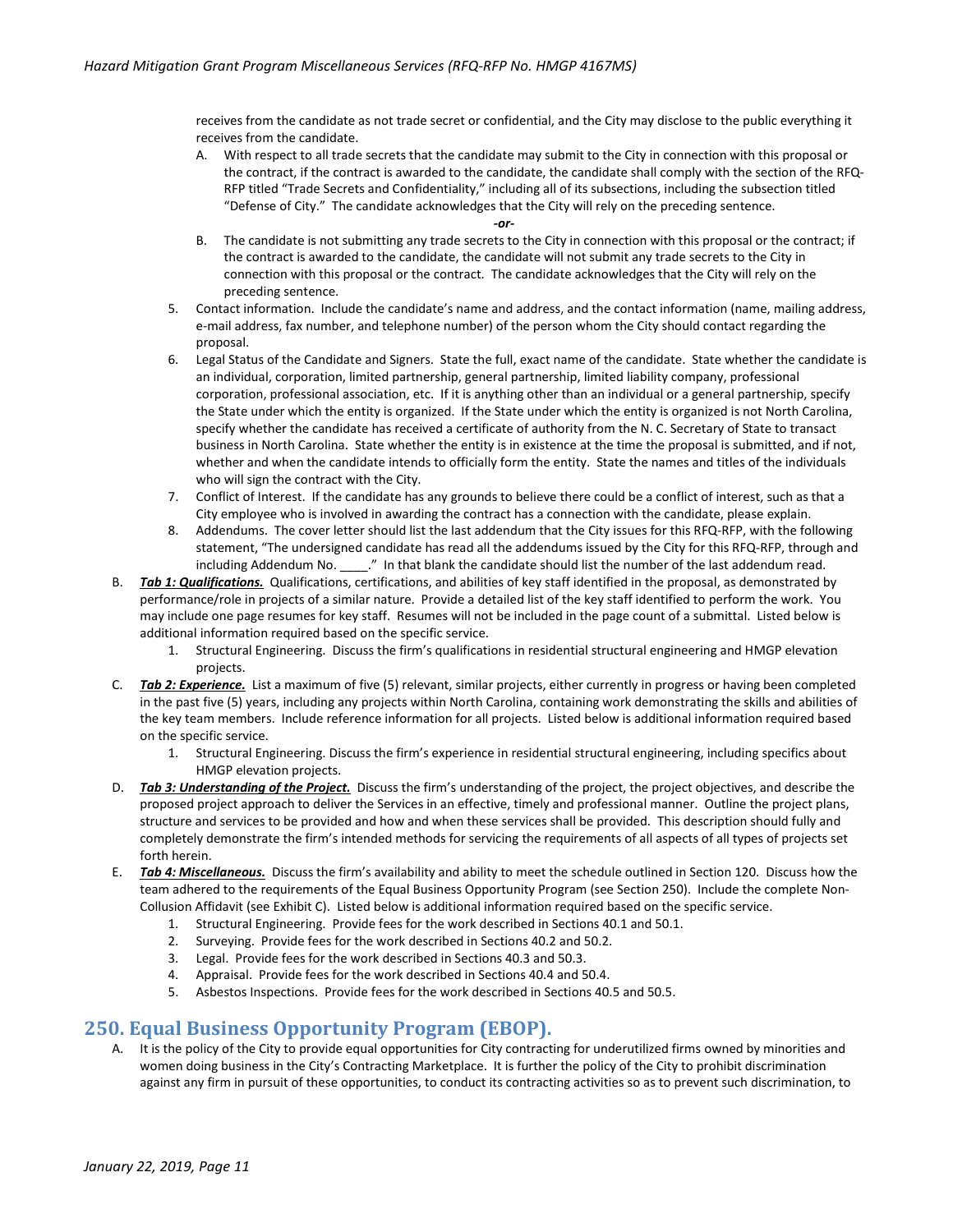correct present effects of past discrimination and to resolve complaints of discrimination. This policy applies to all City contracting, including procurement services.

- B. In accordance with the Ordinance, all contractors are required to provide information requested in the "Equal Business Opportunity Program Professional Services or Procurement Forms" package included with this RFQ-RFP. Submittals that do not contain the appropriate, completed forms will be deemed non-responsive and ineligible for consideration.
	- a. Structural engineering and surveying submittals should utilize the Professional Services Forms (Exhibit A).
	- b. Legal, appraisal, and asbestos inspection submittals should utilize the Procurement Forms (Exhibit B).
- C. For professional and procurement services that have no UBE goals, only the "Employee Breakdown" form is required. These projects have no UBE goals.
- D. The Department of Equal Opportunity/Equity Assurance is responsible for the Equal Business Opportunity Program. All questions about "Equal Business Opportunity Program Procurement Forms" should be referred to Deborah Giles or other department staff at (919) 560-4180.

# <span id="page-11-0"></span>**HOW TO SUBMIT A PROPOSAL**

<span id="page-11-1"></span>**270. How to submit a proposal.** Candidates should submit their proposals in a sealed envelope. The envelope should be addressed for delivery to the Project Manager at the address shown in the "Project Manager and Contact with City" section at the beginning of this RFQ-RFP.

Write the following prominently on the outside of the envelope:

**Hazard Mitigation Grant Program Miscellaneous Services (RFQ-RFP No. HMGP 4167MS)**

Proposals are to be received no later than February 26, 2019 at 1:30 PM. Proposals should not be made by e-mail or fax.

<span id="page-11-2"></span>**280. Format.** Interested firms shall submit one (1) bound original proposal, including all required forms and one (1) CD or USBdrive containing a digital copy of the complete proposal package in PDF format. Please begin the file name of your PDF copy with the lead firm's name.

Cover letter shall be a maximum of two single-sided pages in length. Tabs 1 through 4 shall be a maximum of two single-sided pages each in length, for a total maximum length of eight pages. Required forms, resumes, and tabs/dividers do not count toward the page limit.

Proposals shall be printed on 8-1/2" x 11" paper; although pages containing organizational charts, matrices, or large diagrams may be printed on 11" X 17" paper in order to preserve legibility (provided they have been z-folded). Type size shall be no smaller than 12 points for narrative sections, but may be reduced for captions, footnotes, etc. as required while maintaining legibility. Divider pages are not included in the page counts. Submissions that do not conform to the requirements listed herein may be removed from consideration at the sole discretion of the City of Durham.

Please submit packages comprised of materials that are easily recyclable or reusable.

<span id="page-11-3"></span>290. Alternative Proposals. If you wish to submit a proposal that does not comply with the City's standards and expectations, consider submitting two proposals: a proposal that complies, plus a proposal that does not comply, so that your "noncompliant" version can be considered as an alternative if the City is interested. This will allow your compliant version to be considered if the City remains steadfast on applying the standards and expectations.

<span id="page-11-4"></span>**300. Candidate to Bear Expense; No Claims against City.** No candidate will have any claims or rights against the City arising out of the participation by a candidate in the proposal process. No candidate will have any claims or rights against the City for the City's failure to award a contract to it or for awarding a contract to another person, firm, or corporation, regardless of whether the other person, firm, or corporation participated in the RFQ-RFP process or did not submit a proposal that complied with the RFQ-RFP. A notice of award will not constitute acceptance by the City; the City's only method of acceptance is the City's execution of a formal contract in accordance with law.

### <span id="page-11-5"></span>**310. State Treasurer's lists regarding Iran and Boycott of Israel.**

If the value of the contract is \$1,000 or more, the following applies unless the candidate otherwise states in its proposal: the candidate affirms (by submitting a proposal) that (1) its name does not appear on the list of companies that are engaged in a boycott of Israel developed by the N. C. State Treasurer under N.C.G.S. 147-86.81(a)(1) or on a list created by the Treasurer pursuant to N.C.G.S. 147-86.58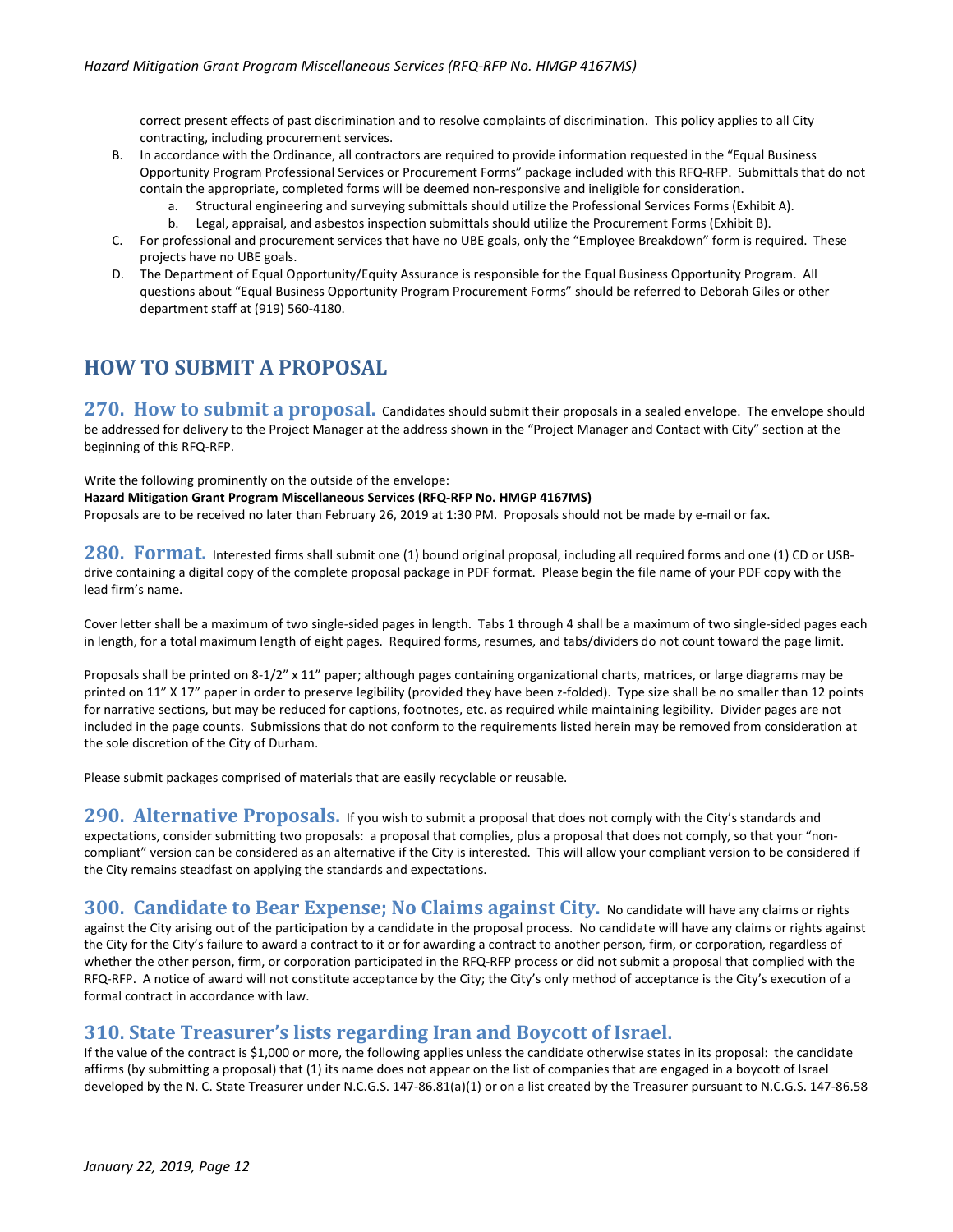as a company engaging in investment activities in Iran, and (2) it has no reason to expect that its name will appear on either of those lists. Take notice that a contract between a company named on either list and the City may be void.

<span id="page-12-0"></span>**320. Notice under the Americans with Disabilities Act.** A person with a disability may receive an auxiliary aid or service to effectively participate in city government activities by contacting the ADA Coordinator, voice (919) 560-4197, fax 560-4196, TTY (919) 560-1200, o[r ADA@durhamnc.gov,](mailto:ADA@durhamnc.gov) as soon as possible but no later than 48 hours before the event or deadline date.

**Aviso bajo el Acto de Americanos Discapacitados** – Una persona con una discapacidad puede recibir asistencia o servicio auxiliar para participar efectivamente en actividades del gobierno de la ciudad con ponerse en contacto con el Coordinador de ADA, buzón de voz (919) 560-4197, fax (919) 560-4196, TTY (919) 560-1200, o ADA@durhamnc.gov, lo más antes posible pero no menos de 48 horas antes del evento o fecha indicada.

## <span id="page-12-1"></span>**330. Values of City of Durham regarding Treatment of Employees of Contractors.**

- A. Statement of City EEO Policy. The City of Durham opposes discrimination in employment because of race, color, religion, sex, national origin, political affiliation or belief, age, or handicap. Therefore, it desires that firms doing business with the City:
	- 1. not discriminate against any employee or applicant for employment because of race, color, religion, sex, national origin, political affiliation or belief, age, or handicap.
	- 2. take affirmative action to insure that applicants are employed and that employees are treated equally during employment, without regard to race, color, religion, sex, national origin, political affiliation or belief, age, or handicap. This action includes employment, upgrading, demotion, transfer, recruitment or advertising, layoff or termination, rates of pay or other forms of compensation, and selection for training, including apprenticeship.
	- 3. state, in solicitations or advertisement for employees, that all qualified applicants will receive consideration for employment without regard to race, color, religion, sex, national origin, political affiliation or belief, age, or handicap.
	- 4. include this Statement of City EEO Policy in every purchase order for goods to be used in performing City contracts and in every subcontract related to City contracts.
- B. Livable Wage. The City of Durham desires that firms doing business with the City pay their workers a livable wage rate while working on City contracts. The livable wage rate is \$15.00 per hour for July 1, 2018 – June 30, 2019. The City will re-set the rate for the period after June 30, 2019. That wage is adjusted annually, and the wage as adjusted will be posted on the City's Purchasing Division web page [\(http://durhamnc.gov/3695\)](http://durhamnc.gov/3695).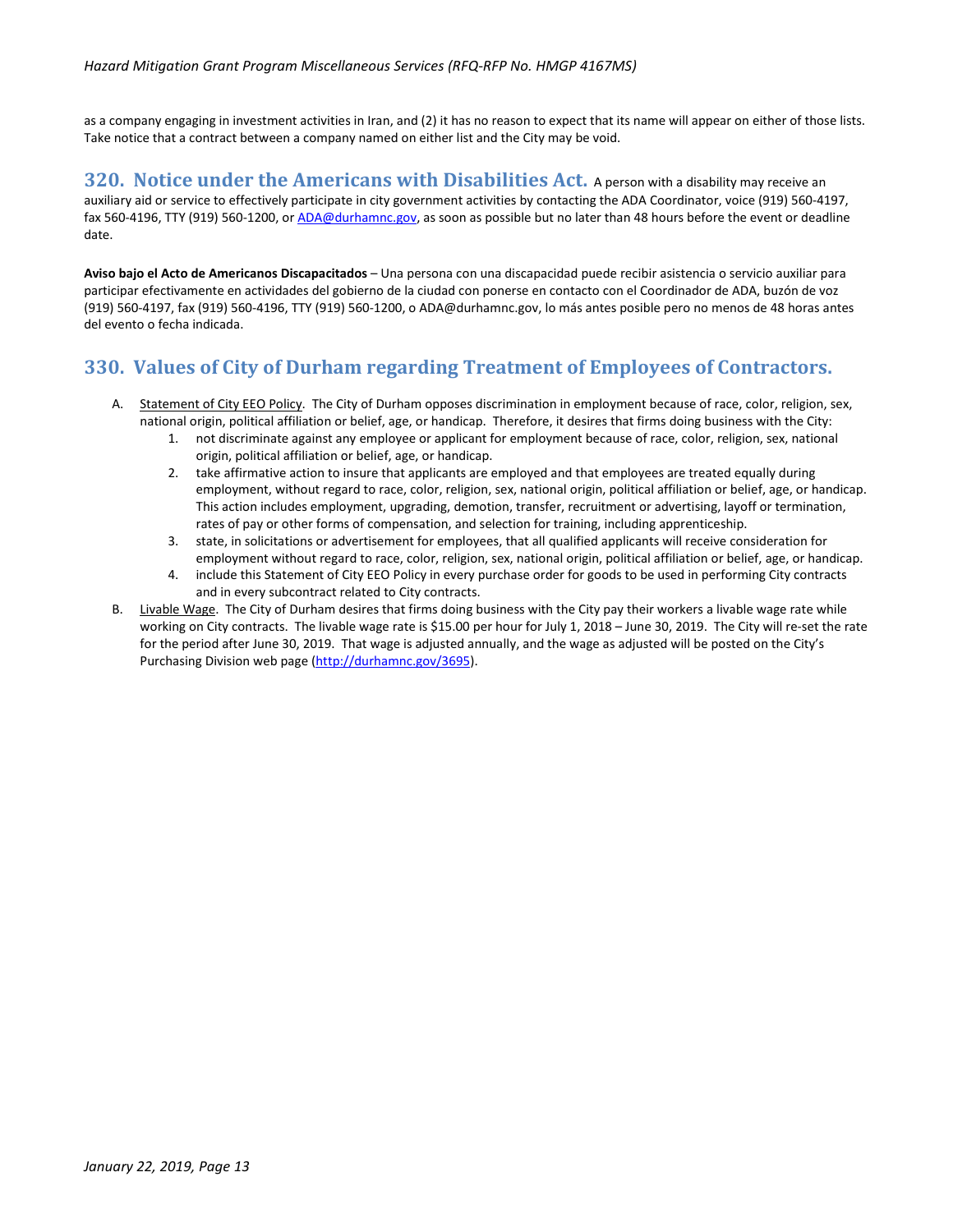# <span id="page-13-0"></span>**Exhibit A - City of Durham, Equal Business Opportunity Program, Professional Services Forms**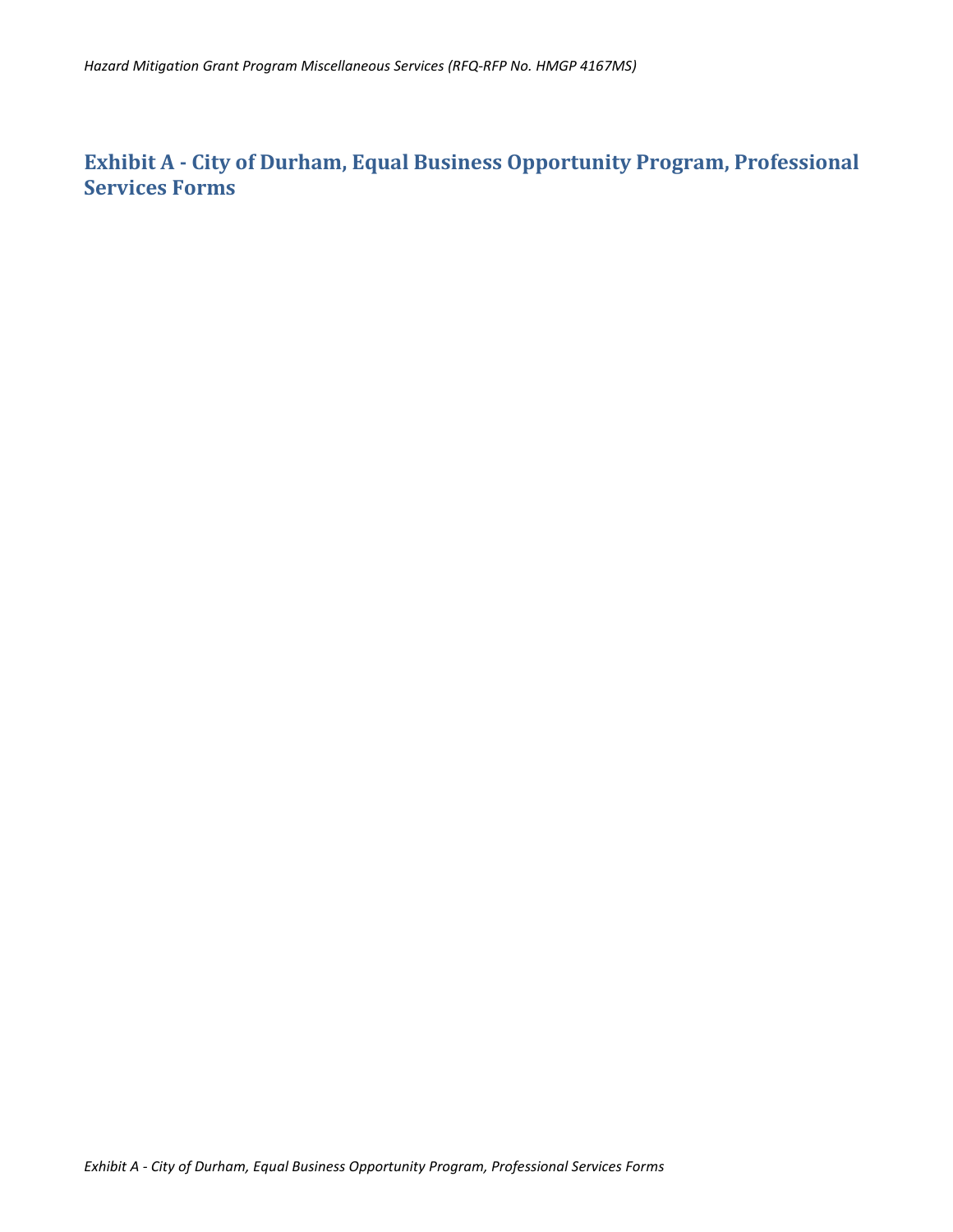<span id="page-14-0"></span>**Exhibit B - City of Durham, Equal Business Opportunity Program, Procurement Forms**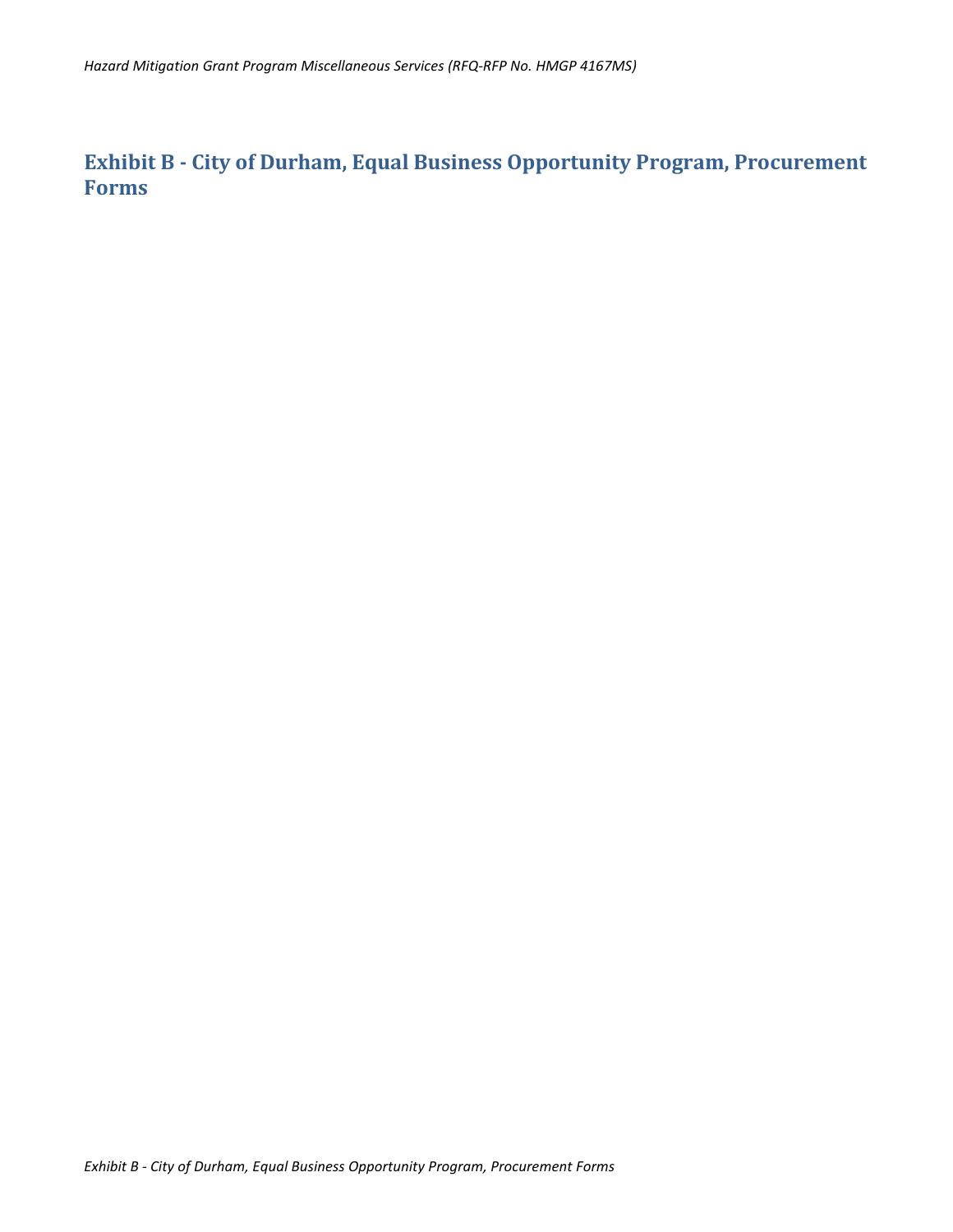# <span id="page-15-0"></span>**Exhibit C – Non-Collusion Affidavit**